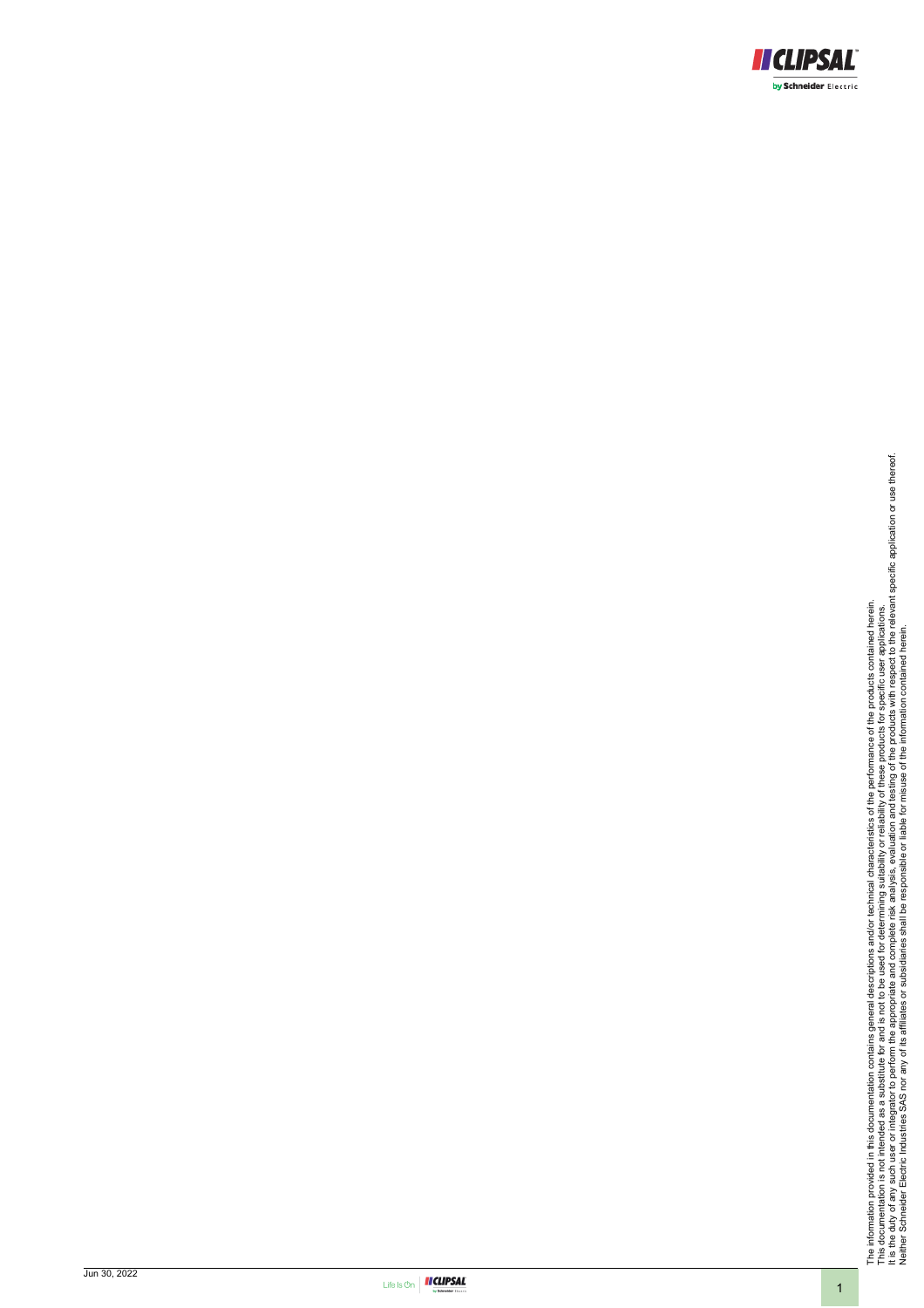## Product data sheet **Characteristics**

# 28

# LC1D09BL TeSys Deca contactor - 3P(3 NO) - AC-3/ AC-3e - <= 440 V 9 A - 24 V DC coil

| Main                                           |                                                                                                                                                                                                                                                                                                                                                                                                                                                     |
|------------------------------------------------|-----------------------------------------------------------------------------------------------------------------------------------------------------------------------------------------------------------------------------------------------------------------------------------------------------------------------------------------------------------------------------------------------------------------------------------------------------|
| Range                                          | TeSys<br><b>TeSys Deca</b>                                                                                                                                                                                                                                                                                                                                                                                                                          |
| Product name                                   | TeSys D<br><b>TeSys Deca</b>                                                                                                                                                                                                                                                                                                                                                                                                                        |
| Product or component<br>type                   | Contactor                                                                                                                                                                                                                                                                                                                                                                                                                                           |
| Device short name                              | LC1D                                                                                                                                                                                                                                                                                                                                                                                                                                                |
| Contactor application                          | Resistive load<br>Motor control                                                                                                                                                                                                                                                                                                                                                                                                                     |
| Utilisation category                           | AC-3<br>AC-1<br>$AC-4$<br>AC-3e                                                                                                                                                                                                                                                                                                                                                                                                                     |
| Poles description                              | 3P                                                                                                                                                                                                                                                                                                                                                                                                                                                  |
| Power pole contact<br>composition              | 3 NO                                                                                                                                                                                                                                                                                                                                                                                                                                                |
| [Ue] rated operational<br>voltage              | Power circuit: <= 690 V AC 25400 Hz<br>Power circuit: <= 300 V DC                                                                                                                                                                                                                                                                                                                                                                                   |
| [le] rated operational<br>current              | 9 A (at <60 $^{\circ}$ C) at <= 440 V AC AC-3 for power<br>circuit<br>25 A (at <60 °C) at <= 440 V AC AC-1 for power<br>circuit<br>9 A (at <60 °C) at <= 440 V AC AC-3e for power<br>circuit                                                                                                                                                                                                                                                        |
| Motor power kW                                 | 2.2 KW at 220230 V AC 50/60 Hz (AC-3)<br>4 KW at 380400 V AC 50/60 Hz (AC-3)<br>4 KW at 415440 V AC 50/60 Hz (AC-3)<br>5.5 KW at 500 V AC 50/60 Hz (AC-3)<br>5.5 KW at 660690 V AC 50/60 Hz (AC-3)<br>2.2 KW at 400 V AC 50/60 Hz (AC-4)<br>2.2 KW at 220230 V AC 50/60 Hz (AC-3e)<br>4 KW at 380400 V AC 50/60 Hz (AC-3e)<br>4 KW at 415440 V AC 50/60 Hz (AC-3e)<br>5.5 KW at 500 V AC 50/60 Hz (AC-3e)<br>5.5 kW at 660690 V AC 50/60 Hz (AC-3e) |
| Motor power HP (UL /<br>CSA)                   | 1 Hp at 230/240 V AC 50/60 Hz for 1 phase motors<br>2 Hp at 200/208 V AC 50/60 Hz for 3 phases motors<br>2 Hp at 230/240 V AC 50/60 Hz for 3 phases motors<br>5 Hp at 460/480 V AC 50/60 Hz for 3 phases motors<br>7.5 Hp at 575/600 V AC 50/60 Hz for 3 phases<br>motors<br>0.33 hp at 115 V AC 50/60 Hz for 1 phase motors                                                                                                                        |
| Control circuit type                           | DC low consumption                                                                                                                                                                                                                                                                                                                                                                                                                                  |
| [Uc] control circuit<br>voltage                | 24 V DC                                                                                                                                                                                                                                                                                                                                                                                                                                             |
| Auxiliary contact<br>composition               | $1 NQ + 1 NC$                                                                                                                                                                                                                                                                                                                                                                                                                                       |
| [Uimp] rated impulse<br>withstand voltage      | 6 kV conforming to IEC 60947                                                                                                                                                                                                                                                                                                                                                                                                                        |
| Overvoltage category                           | Ш                                                                                                                                                                                                                                                                                                                                                                                                                                                   |
| [Ith] conventional free<br>air thermal current | 25 A (at 60 °C) for power circuit<br>10 A (at 60 °C) for signalling circuit                                                                                                                                                                                                                                                                                                                                                                         |
| Irms rated making<br>capacity                  | 250 A at 440 V for power circuit conforming to IEC<br>60947<br>140 A AC for signalling circuit conforming to IEC<br>60947-5-1<br>250 A DC for signalling circuit conforming to IEC<br>60947-5-1                                                                                                                                                                                                                                                     |
| Rated breaking capacity                        | 250 A at 440 V for power circuit conforming to IEC<br>60947                                                                                                                                                                                                                                                                                                                                                                                         |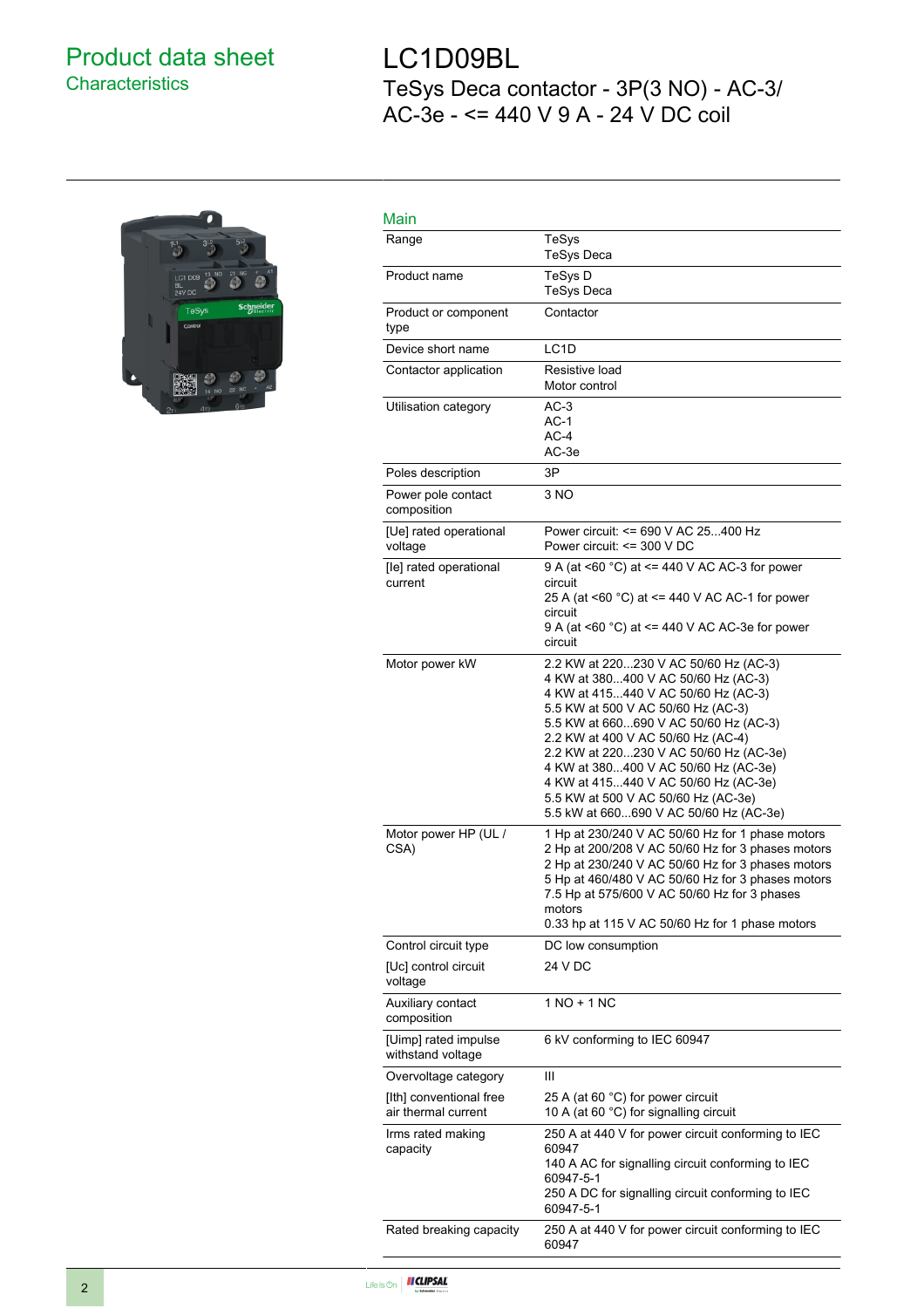| [Icw] rated short-time<br>withstand current | 105 A 40 °C - 10 s for power circuit<br>210 A 40 °C - 1 s for power circuit<br>30 A 40 °C - 10 min for power circuit<br>61 A 40 °C - 1 min for power circuit<br>100 A - 1 s for signalling circuit<br>120 A - 500 ms for signalling circuit<br>140 A - 100 ms for signalling circuit                                                                                                                                                                                                                                                                                                                                                                                                                                                                                                                                                                                                                                                                                                                                                                                                                                                                                                                                                             |  |  |
|---------------------------------------------|--------------------------------------------------------------------------------------------------------------------------------------------------------------------------------------------------------------------------------------------------------------------------------------------------------------------------------------------------------------------------------------------------------------------------------------------------------------------------------------------------------------------------------------------------------------------------------------------------------------------------------------------------------------------------------------------------------------------------------------------------------------------------------------------------------------------------------------------------------------------------------------------------------------------------------------------------------------------------------------------------------------------------------------------------------------------------------------------------------------------------------------------------------------------------------------------------------------------------------------------------|--|--|
| Associated fuse rating                      | 10 A gG for signalling circuit conforming to IEC<br>60947-5-1<br>25 A gG at <= 690 V coordination type 1 for power<br>circuit<br>20 A gG at <= 690 V coordination type 2 for power<br>circuit                                                                                                                                                                                                                                                                                                                                                                                                                                                                                                                                                                                                                                                                                                                                                                                                                                                                                                                                                                                                                                                    |  |  |
| Average impedance                           | 2.5 mOhm - Ith 25 A 50 Hz for power circuit                                                                                                                                                                                                                                                                                                                                                                                                                                                                                                                                                                                                                                                                                                                                                                                                                                                                                                                                                                                                                                                                                                                                                                                                      |  |  |
| [Ui] rated insulation<br>voltage            | Power circuit: 690 V conforming to IEC 60947-4-1<br>Power circuit: 600 V CSA certified<br>Power circuit: 600 V UL certified<br>Signalling circuit: 690 V conforming to IEC 60947-1<br>Signalling circuit: 600 V CSA certified<br>Signalling circuit: 600 V UL certified                                                                                                                                                                                                                                                                                                                                                                                                                                                                                                                                                                                                                                                                                                                                                                                                                                                                                                                                                                          |  |  |
| <b>Electrical durability</b>                | 0.6 Mcycles 25 A AC-1 at Ue <= 440 V<br>2 Mcycles 9 A AC-3 at Ue <= 440 V<br>2 Mcycles 9 A AC-3e at Ue <= 440 V                                                                                                                                                                                                                                                                                                                                                                                                                                                                                                                                                                                                                                                                                                                                                                                                                                                                                                                                                                                                                                                                                                                                  |  |  |
| Power dissipation per<br>pole               | 1.56 W AC-1<br>0.2 W AC-3<br>0.2 W AC-3e                                                                                                                                                                                                                                                                                                                                                                                                                                                                                                                                                                                                                                                                                                                                                                                                                                                                                                                                                                                                                                                                                                                                                                                                         |  |  |
| Front cover                                 | With                                                                                                                                                                                                                                                                                                                                                                                                                                                                                                                                                                                                                                                                                                                                                                                                                                                                                                                                                                                                                                                                                                                                                                                                                                             |  |  |
| Mounting support                            | Plate<br>Rail                                                                                                                                                                                                                                                                                                                                                                                                                                                                                                                                                                                                                                                                                                                                                                                                                                                                                                                                                                                                                                                                                                                                                                                                                                    |  |  |
| Standards                                   | CSA C22.2 No 14<br>EN 60947-4-1<br>EN 60947-5-1<br>IEC 60947-4-1<br>IEC 60947-5-1<br><b>UL 508</b><br>IEC 60335-1                                                                                                                                                                                                                                                                                                                                                                                                                                                                                                                                                                                                                                                                                                                                                                                                                                                                                                                                                                                                                                                                                                                                |  |  |
| <b>Product certifications</b>               | GL<br>UL<br>LROS (Lloyds register of shipping)<br>CCC<br><b>RINA</b><br>BV<br>GOST<br>DNV<br><b>CSA</b><br><b>UKCA</b>                                                                                                                                                                                                                                                                                                                                                                                                                                                                                                                                                                                                                                                                                                                                                                                                                                                                                                                                                                                                                                                                                                                           |  |  |
| Connections - terminals                     | Power circuit: screw clamp terminals 1 cable(s) 1<br>4 mm <sup>2</sup> flexible without cable end<br>Power circuit: screw clamp terminals 2 cable(s) 1<br>4 mm <sup>2</sup> flexible without cable end<br>Power circuit: screw clamp terminals 1 cable(s) 1<br>4 mm <sup>2</sup> flexible with cable end<br>Power circuit: screw clamp terminals 2 cable(s) 1<br>2.5 mm <sup>2</sup> flexible with cable end<br>Power circuit: screw clamp terminals 1 cable(s) 1<br>4 mm <sup>2</sup> solid without cable end<br>Power circuit: screw clamp terminals 2 cable(s) 1<br>4 mm <sup>2</sup> solid without cable end<br>Control circuit: screw clamp terminals 1 cable(s) 1<br>4 mm <sup>2</sup> flexible without cable end<br>Control circuit: screw clamp terminals 2 cable(s) 1<br>4 mm <sup>2</sup> flexible without cable end<br>Control circuit: screw clamp terminals 1 cable(s) 1<br>4 mm <sup>2</sup> flexible with cable end<br>Control circuit: screw clamp terminals 2 cable(s) 1<br>2.5 mm <sup>2</sup> flexible with cable end<br>Control circuit: screw clamp terminals 1 cable(s) 1<br>4 mm <sup>2</sup> solid without cable end<br>Control circuit: screw clamp terminals 2 cable(s) 1<br>4 mm <sup>2</sup> solid without cable end |  |  |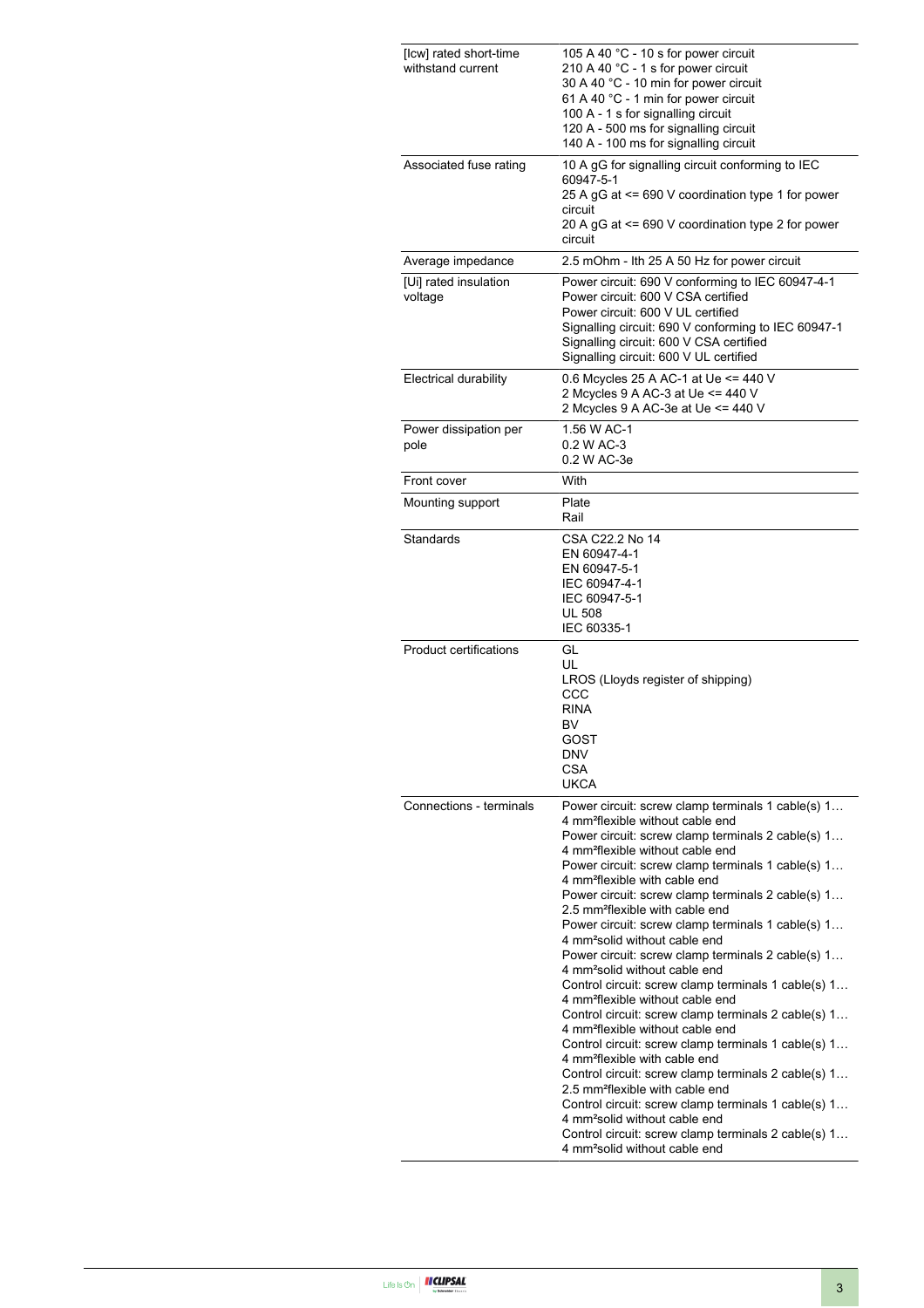| Tightening torque        | Power circuit: 1.7 N.m - on screw clamp terminals -<br>with screwdriver flat $\varnothing$ 6 mm<br>Power circuit: 1.7 N.m - on screw clamp terminals -<br>with screwdriver Philips No 2<br>Control circuit: 1.7 N.m - on screw clamp terminals -<br>with screwdriver flat $\varnothing$ 6 mm<br>Control circuit: 1.7 N.m - on screw clamp terminals -<br>with screwdriver Philips No 2<br>Control circuit: 1.7 N.m - on screw clamp terminals -<br>with screwdriver pozidriv No 2<br>Power circuit: 1.7 N.m - on screw clamp terminals -<br>with screwdriver pozidriv No 2 |
|--------------------------|----------------------------------------------------------------------------------------------------------------------------------------------------------------------------------------------------------------------------------------------------------------------------------------------------------------------------------------------------------------------------------------------------------------------------------------------------------------------------------------------------------------------------------------------------------------------------|
| Operating time           | 65.4588.55 ms closing<br>2030 ms opening                                                                                                                                                                                                                                                                                                                                                                                                                                                                                                                                   |
| Safety reliability level | B10d = 1369863 cycles contactor with nominal load<br>conforming to EN/ISO 13849-1<br>B10d = 20000000 cycles contactor with mechanical<br>load conforming to EN/ISO 13849-1                                                                                                                                                                                                                                                                                                                                                                                                 |
| Mechanical durability    | 30 Mcycles                                                                                                                                                                                                                                                                                                                                                                                                                                                                                                                                                                 |
| Maximum operating rate   | 3600 cyc/h 60 °C                                                                                                                                                                                                                                                                                                                                                                                                                                                                                                                                                           |

### **Complementary**

| Coil technology                | Built-in bidirectional peak limiting diode suppressor                                                                    |  |  |
|--------------------------------|--------------------------------------------------------------------------------------------------------------------------|--|--|
| Control circuit voltage limits | 0.10.3 Uc (-4070 °C).drop-out DC<br>0.81.25 Uc (-4060 °C): operational DC<br>11.25 Uc (6070 °C): operational DC          |  |  |
| Time constant                  | 40 ms                                                                                                                    |  |  |
| Inrush power in W              | 2.4 W (at 20 °C)                                                                                                         |  |  |
| Hold-in power consumption in W | 2.4 W at 20 $^{\circ}$ C                                                                                                 |  |  |
| Auxiliary contacts type        | Type mechanically linked 1 NO + 1 NC conforming to IEC 60947-5-1<br>Type mirror contact 1 NC conforming to IEC 60947-4-1 |  |  |
| Signalling circuit frequency   | 25400 Hz                                                                                                                 |  |  |
| Minimum switching current      | 5 mA for signalling circuit                                                                                              |  |  |
| Minimum switching voltage      | 17 V for signalling circuit                                                                                              |  |  |
| Non-overlap time               | 1.5 Ms on de-energisation between NC and NO contact<br>1.5 ms on energisation between NC and NO contact                  |  |  |
| Insulation resistance          | > 10 MOhm for signalling circuit                                                                                         |  |  |

### Environment

| IP degree of protection               | IP20 front face conforming to IEC 60529                                                                                                                                      |  |
|---------------------------------------|------------------------------------------------------------------------------------------------------------------------------------------------------------------------------|--|
| Climatic withstand                    | Conforming to IACS E10<br>Conforming to IEC 60947-1 Annex Q category D                                                                                                       |  |
| Protective treatment                  | TH conforming to IEC 60068-2-30                                                                                                                                              |  |
| Pollution degree                      | 3                                                                                                                                                                            |  |
| Ambient air temperature for operation | $-4060 °C$<br>6070 °C with derating                                                                                                                                          |  |
| Ambient air temperature for storage   | $-6080 °C$                                                                                                                                                                   |  |
| Operating altitude                    | $03000$ m                                                                                                                                                                    |  |
| Fire resistance                       | 850 °C conforming to IEC 60695-2-1                                                                                                                                           |  |
| Mechanical robustness                 | Vibrations contactor open: 2 Gn, 5300 Hz<br>Vibrations contactor closed: 4 Gn, 5300 Hz<br>Shocks contactor open: 10 Gn for 11 ms<br>Shocks contactor closed: 15 Gn for 11 ms |  |
| Height                                | 77 mm                                                                                                                                                                        |  |
| Width                                 | 45 mm                                                                                                                                                                        |  |
| Depth                                 | 95 mm                                                                                                                                                                        |  |
| Net weight                            | $0.48$ kg                                                                                                                                                                    |  |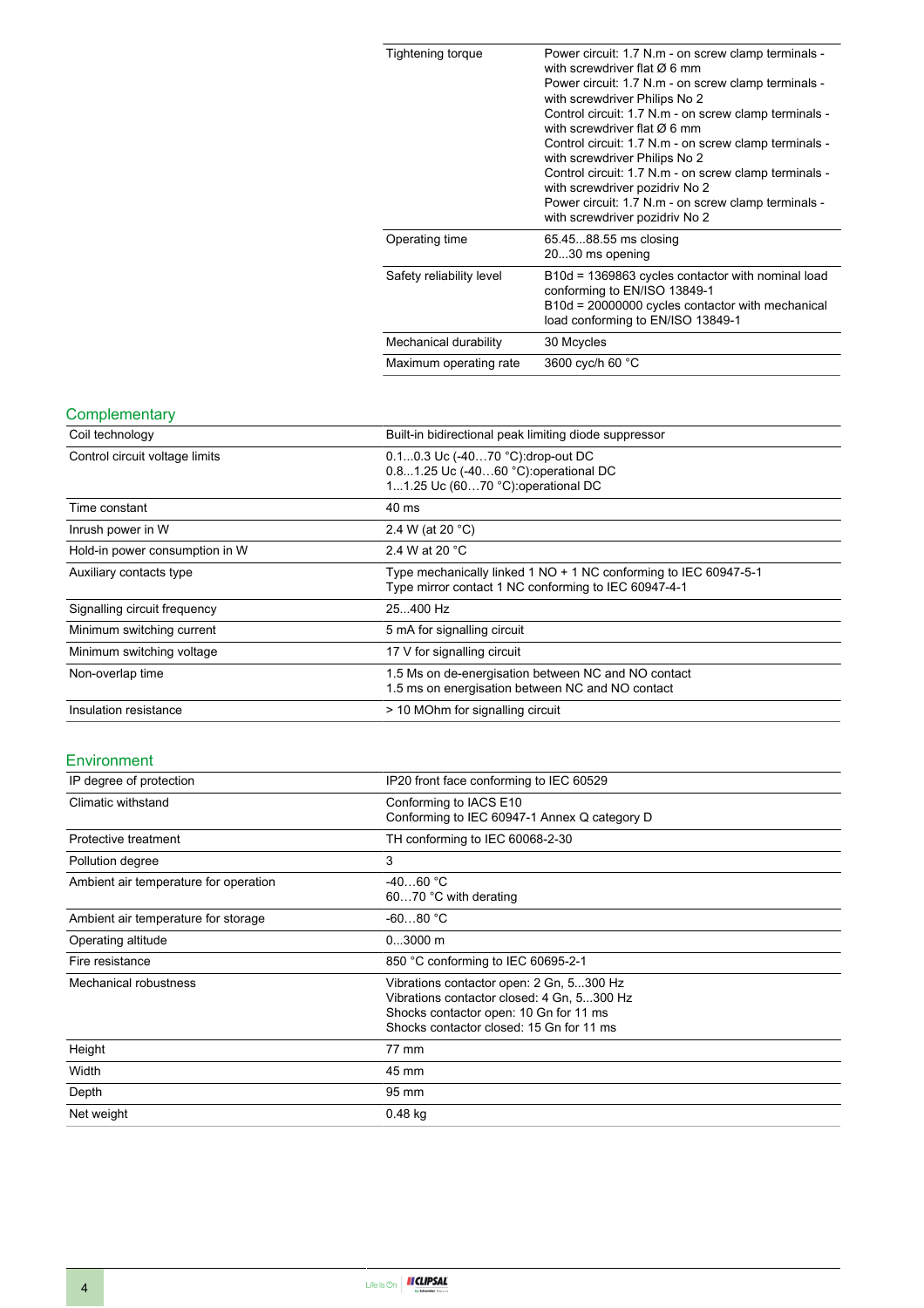### Packing Units

| Unit Type of Package 1       | <b>PCE</b>      |
|------------------------------|-----------------|
| Number of Units in Package 1 | 1               |
| Package 1 Weight             | 530.0 g         |
| Package 1 Height             | 5 cm            |
| Package 1 width              | 9 cm            |
| Package 1 Length             | 11 cm           |
| Unit Type of Package 2       | S02             |
| Number of Units in Package 2 | 15              |
| Package 2 Weight             | 8.194 kg        |
| Package 2 Height             | $15 \text{ cm}$ |
| Package 2 width              | 30 cm           |
| Package 2 Length             | 40 cm           |
| Unit Type of Package 3       | P06             |
| Number of Units in Package 3 | 240             |
| Package 3 Weight             | 139.104 kg      |
| Package 3 Height             | 75 cm           |
| Package 3 width              | 80 cm           |
| Package 3 Length             | 60 cm           |

### Offer Sustainability

| REACh Declaration                      |  |
|----------------------------------------|--|
| Yes                                    |  |
| Compliant <b>E</b> EU RoHS Declaration |  |
| Yes                                    |  |
| d Yes                                  |  |
| China RoHS Declaration                 |  |
| Yes                                    |  |
|                                        |  |

### Contractual warranty

Warranty 18 months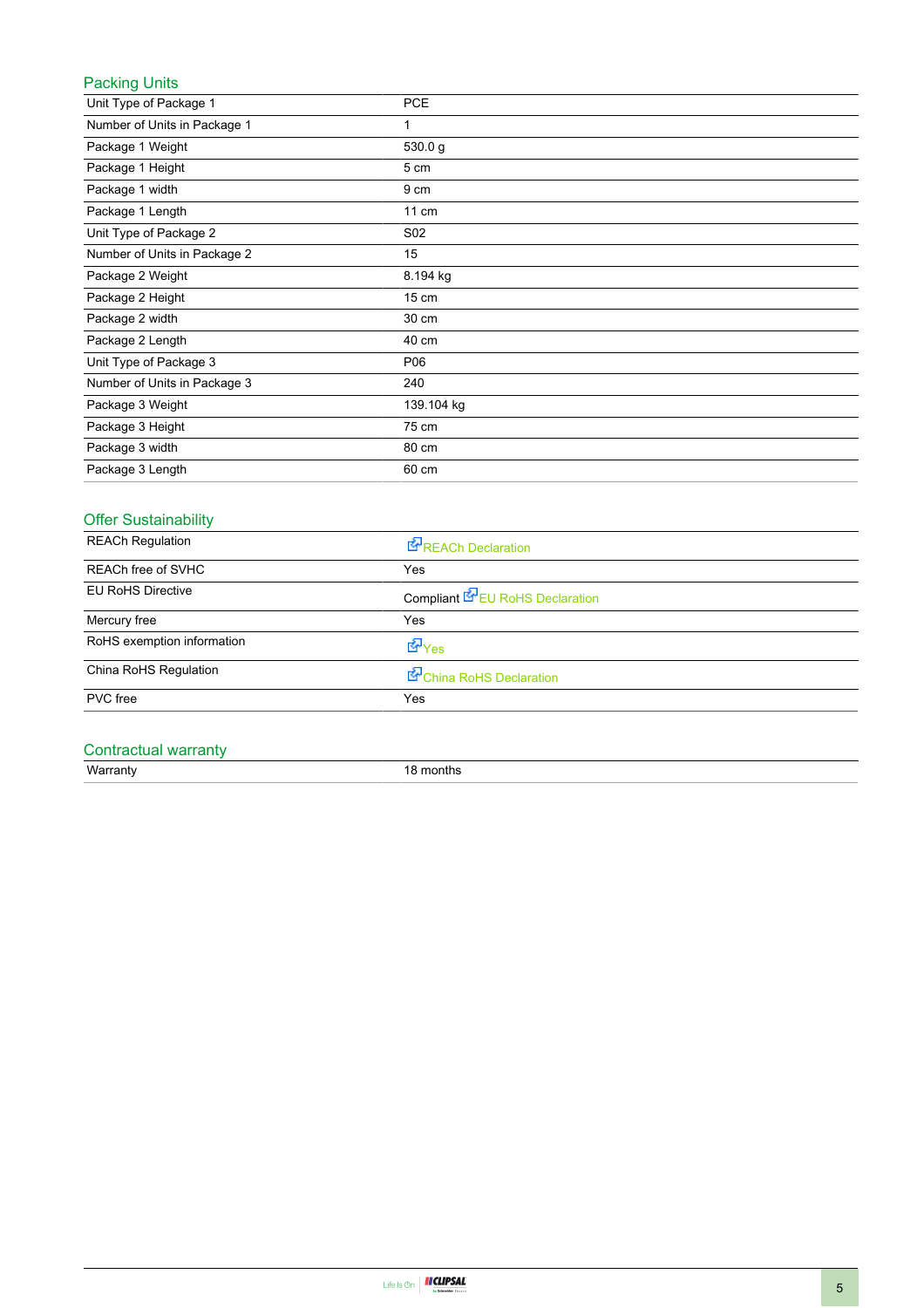Product data sheet Dimensions Drawings

# LC1D09BL

### Dimensions





### (1) Minimum electrical clearance

| LC1                                              |                                   | D09D18 | D093D123 | D099D129 |
|--------------------------------------------------|-----------------------------------|--------|----------|----------|
| b                                                |                                   | 77     | 99       | 80       |
| l c                                              | without cover or add-on blocks    | 93     | 93       | 93       |
| with<br>cover,<br>without<br>add-on<br>blocks    | 95                                | 95     | 95       |          |
| c1                                               | with LAD N or C (2 or 4 contacts) | 126    | 126      | 126      |
| c2                                               | with LA6 DK10                     | 138    | 138      | 138      |
| c3                                               | with LAD T, R, S                  | 146    | 146      | 146      |
| with LAD<br>T, R,<br>S and<br>sealing<br>  cover | 150                               | 150    | 150      |          |